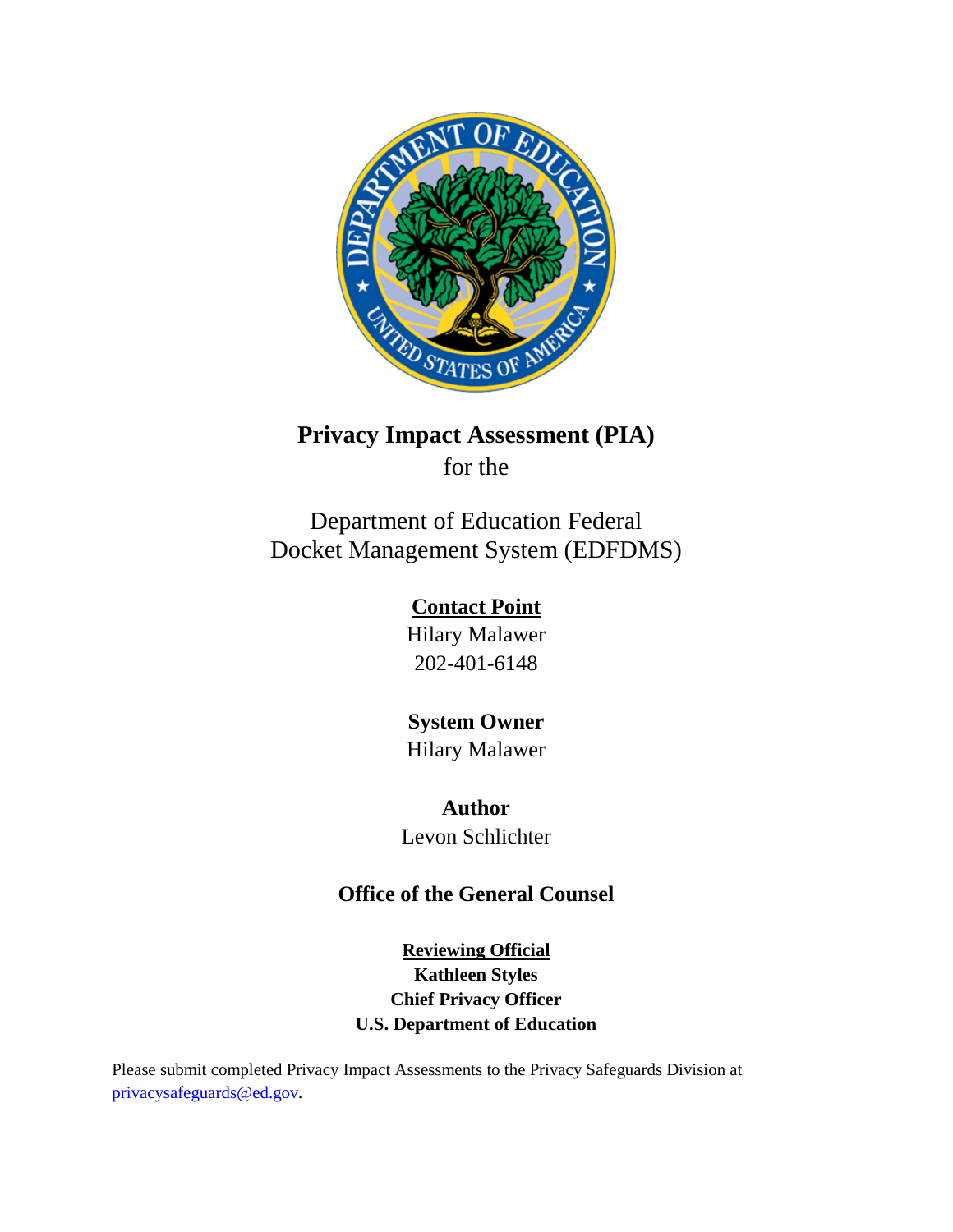*Please complete this Privacy Impact Assessment (PIA) on how information in identifiable form is collected, stored, protected, shared, and managed electronically by your system. You may wish to consult with your ISSO in completing this document. If a question does not apply to your system please answer with N/A.*

# **Introduction**

1.1. Describe the system including the system name, system acronym, and a brief description of the major functions.

The Department of Education Federal Docket Management System (EDFDMS) provides the public a central online location to search, view, download, and comment on Federal rulemaking documents. Information collected for this system is as follows: First name, last name, category (such as parent/relative, student, teacher, local educational agency, or lender), city, country, State or province, email address, organization name, submitter's representative, government agency type, government agency, additional information provided in the ''General Comments'' section, and other supporting documentation furnished by the submitter.

[1](#page-1-0).2. Describe the purpose for which the personally identifiable information  $(PII)^{1}$  is collected, used, maintained, or shared.

Information is being collected on individuals who voluntarily provide individually identifying information when submitting a public comment or supporting materials in response to a Department rulemaking document or notice in the Federal Docket Management System (FDMS).

1.3. Is this a new system, or one that is currently in operation?

This system is currently in operation.

1.4. Is this PIA new, or is it updating a previous version? If this is an update, please include the publication date of the original

This is updating the PIA published November 27, 2007.

<span id="page-1-0"></span> $\overline{a}$ <sup>1</sup> The term "personally identifiable information" refers to information which can be used to distinguish or trace an individual's identity, such as their name, social security number, biometric records, etc. alone, or when combined with other personal or identifying information which is linked or linkable to a specific individual, such as date and place of birth, mother's maiden name, etc.

<https://www.whitehouse.gov/sites/default/files/omb/memoranda/fy2007/m07-16.pdf>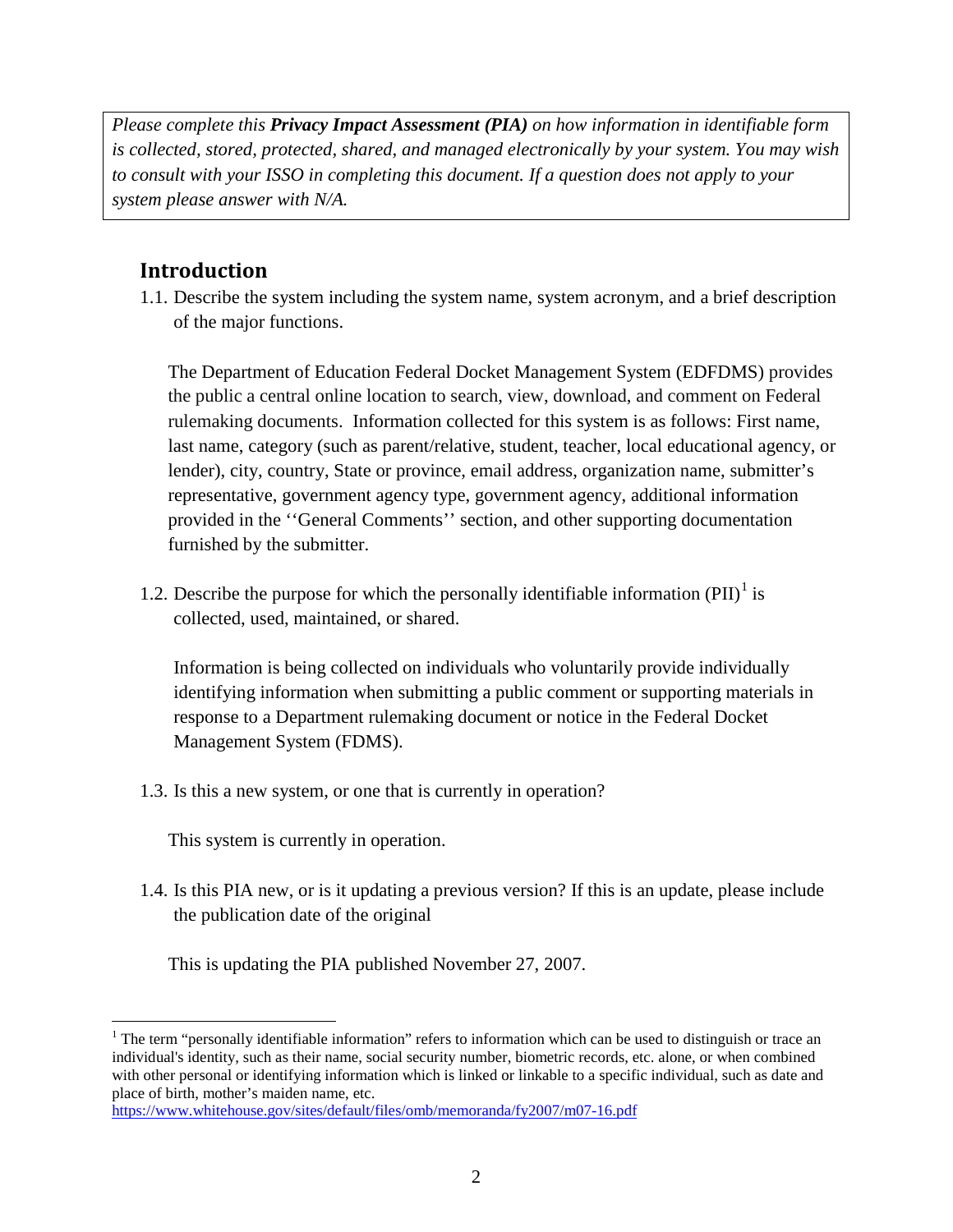1.5. Is the system operated by the agency or by a contractor?

This system is operated by the agency.

# **2. Legal Authorities and Other Requirements**

*If you are unsure of your legal authority, please contact your program attorney.*

2.1. What specific legal authorities and/or agreements permit and regulate the collection and use of data by the system?

The system is maintained under the authority of Section 206(d) of the E-Government Act of 2002 (Pub. L. 107–347, 44 U.S.C. 3501 note); 20 U.S.C. 3474; 20 U.S.C. 1221e-3; 5 U.S.C. 301; and 5 U.S.C. 553.

**2.2.** Is the information in this system retrieved by name or personal identifier? If so this system will need to be covered by a Privacy Act System of Records Notice(s)  $(SORN(s))^2$  $(SORN(s))^2$ ? If no, explain why not. If yes, provide the SORN name and number, or indicate that a SORN is in progress.

Registered users will have accounts that are managed by the access control lists that are password protected. Search functions allow public (non-registered) users to search for information that is part of the publicly available set of information. The Department of Education Federal Docket Management System (EDFDMS) (18-09-05) Privacy Act System of Records Notice published May 3, 2017 (82 FR 20597).

#### **Records Management**

*If you do not know your records schedule, please consult with your records liaison or [RMHelp@ed.gov.](mailto:RMHelp@ed.gov)* 

2.3. Does a records retention schedule, approved by National Archives and Records Administration (NARA), exist for the records contained in this system? If yes, please provide the NARA schedule number.

Records contained in this system are covered by NARA approved records schedule disposition authority N1-441-09-4-1e.

<span id="page-2-0"></span> $\overline{a}$  $2$  A System of Records Notice (SORN) is a formal notice to the public that identifies the purpose for which PII is collected, from whom and what type of PII is collected, how the PII is shared externally (routine uses), and how to access and correct any PII maintained by ED[. https://connected.ed.gov/om/Documents/SORN-Process.pdf](https://connected.ed.gov/om/Documents/SORN-Process.pdf)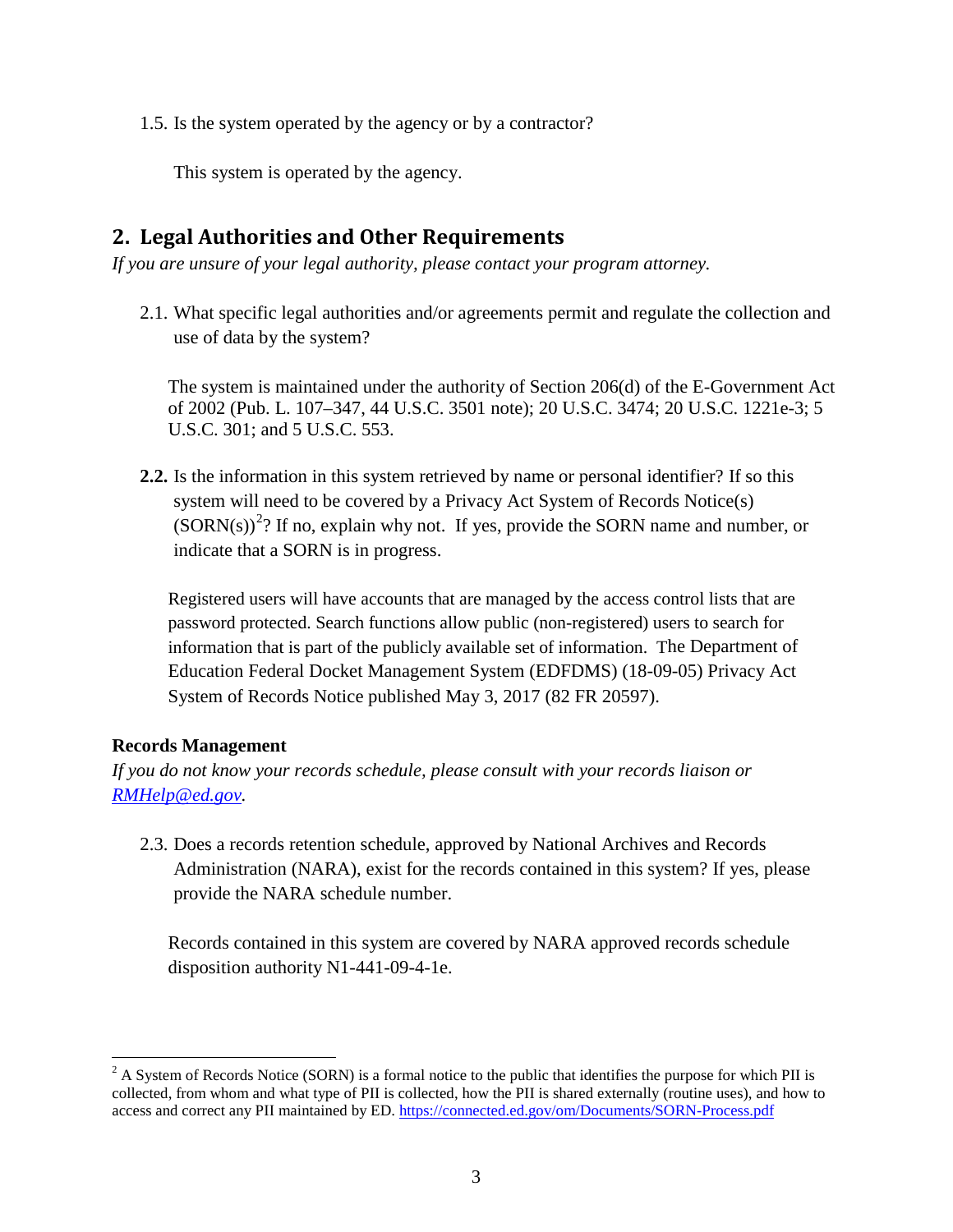2.4. Is the PII contained in this system disposed of appropriately, and in accordance with the timelines in the records disposition schedule?

The records in this system will be retained and disposed of in accordance with the Department's Record Schedule ED 253 – Rulemaking Case Files. Under ED 253 part C, Notices of Proposed Rulemaking, Public Comments, and Negotiated Rulemaking Records, records are temporary. The date to start the clock for record-keeping purposes is December 31 of the year in which the final rule was published. Records in this system will be destroyed/deleted five years after publication.

# **3. Characterization and Use of Information**

#### **Collection**

3.1. List the specific personal information data elements (e.g. name, email, address, phone number, date of birth, Social Security Number, etc.) that the system collects, uses, disseminates, or maintains.

The system collects the name and email address of the commenter, although anyone who prefers to submit a comment without providing this personal information has that option.

3.2. Does the system collect only the minimum amount required to achieve the purpose stated in Question 1.2

Yes.

3.3. What are the sources of information collected (e.g., individual, school, another agency, commercial sources, etc.), how is the information collected from stated sources (paper form, webpage, database, etc.), and how is this information validated or confirmed?<sup>[3](#page-3-0)</sup>

Anyone from the public can submit a comment through this system but the most common sources of information are parents, educational organizations, and local and state governments. The comments are typically submitted through a webpage but there is the option to mail in a comment that would then be uploaded into the system. The information is not confirmed or validated. We are transparent about the fact that this is voluntarily submitted information for which we do not certify the veracity. However, anyone can amend their personal information contained in the system by contacting the system manager.

**3.4.** Describe how and why the system uses the information to achieve the purpose stated in Question 1.2 above

<span id="page-3-0"></span> $\overline{a}$ <sup>3</sup> Examples include form filling, account verification, etc.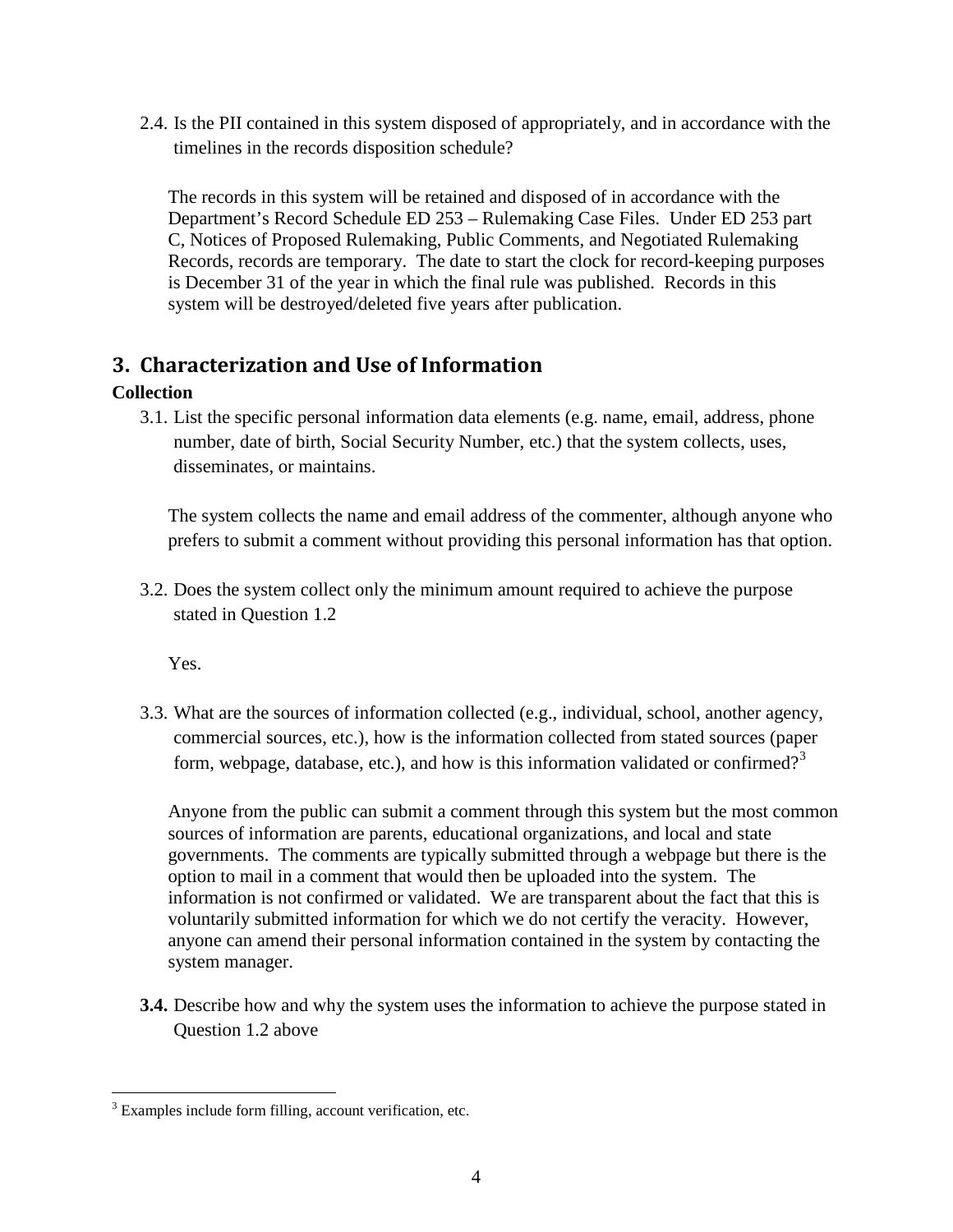Personal information is entered into the system voluntarily by the commenter for the purpose of identifying the source of the public comment.

3.5. Does the system collect Social Security Numbers? If so, explain the purpose of its collection, type of use, and any disclosures. \*Please note if the system collects SSN, the PIA will require a signature by the Assistant Secretary or equivalent.\*

No.

3.6. Specify any alternatives considered in the collection of SSN and why the alternatives were not selected.

N/A

## **4. Notice**

4.1. How does the system provide individuals notice about the collection of PII prior to the collection of information (i.e. written Privacy Act notice, link to a privacy policy, etc.)? If notice is not provided, explain why not.

There is a written Privacy Act notice published in the *Federal Register* on May 3, 2017 (82 FR 20597). In addition, whenever ED seeks public comment, it provides an explanation to the public that the information voluntarily submitted to the system will be made publicly available. Lastly, a privacy notice is provided on regulations.gov each time a member of the public uses the website to submit a comment.

4.2. Provide the text of the notice, or the link to the webpage where notice is posted.

[https://www.gpo.gov/fdsys/pkg/FR-2017-05-03/pdf/2017-08950.pdf.](https://www.gpo.gov/fdsys/pkg/FR-2017-05-03/pdf/2017-08950.pdf)

4.3. What opportunities are available for individuals to consent to uses, decline to provide information, or opt out of the project?

Individuals may submit a comment anonymously and, thus, decline to provide personal information as part of their public comment.

## **5. Information Sharing**

#### **Internal**

5.1. Will information be shared internally with other ED organizations, if so, which ones?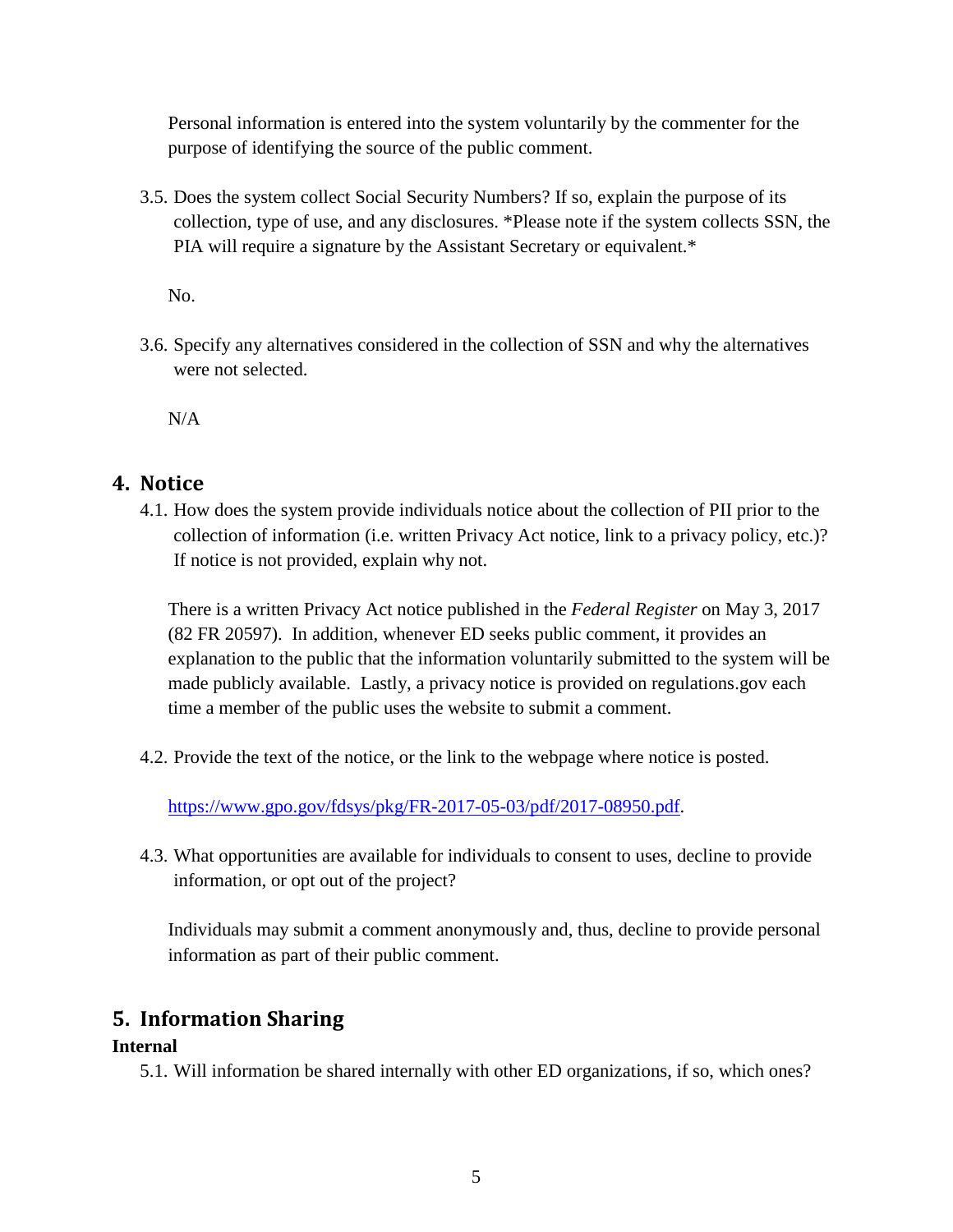The personal information provided voluntarily by the commenter (i.e. the commenter's name) is publicly available but it is also shared among a number of ED offices.

5.2. What information will be shared and with whom?

The substance of the comment is primarily shared but in many cases personal information identifying the commenter is also shared (if it was provided voluntarily by the commenter).

5.3. What is the purpose for sharing the specified information with the specified internal organizations? Does this purpose align with the stated purpose in Question 1.2 above?

The personal information is shared as a byproduct of reviewing and analyzing public comments as part of the statutorily required rulemaking process.

#### **External**

5.4. Will the information contained in the system be shared with external entities (e.g. another agency, school district, etc.)?

Yes. The personal information is made publicly available on regulations.gov website (if it was voluntarily provided by the commenter) and is available to any external entity that wishes to review the rulemaking record on the Internet.

5.5. What information will be shared and with whom?

The public comments are shared to all interested parties through the Internet, including the personal information of the commenter (if the commenter voluntarily provided this information).

5.6. What is the purpose for sharing the specified information with the specified external entity? Does this purpose align with the stated purpose in Question 1.2 above?

The Department is obligated under statute to make public comments (including personal information when voluntarily provided by the commenter) publicly available on the Internet to promote public participation in our rulemaking processes and this purpose is consistent with the purpose of the system.

5.7. How is the information accessed and used by the external entity?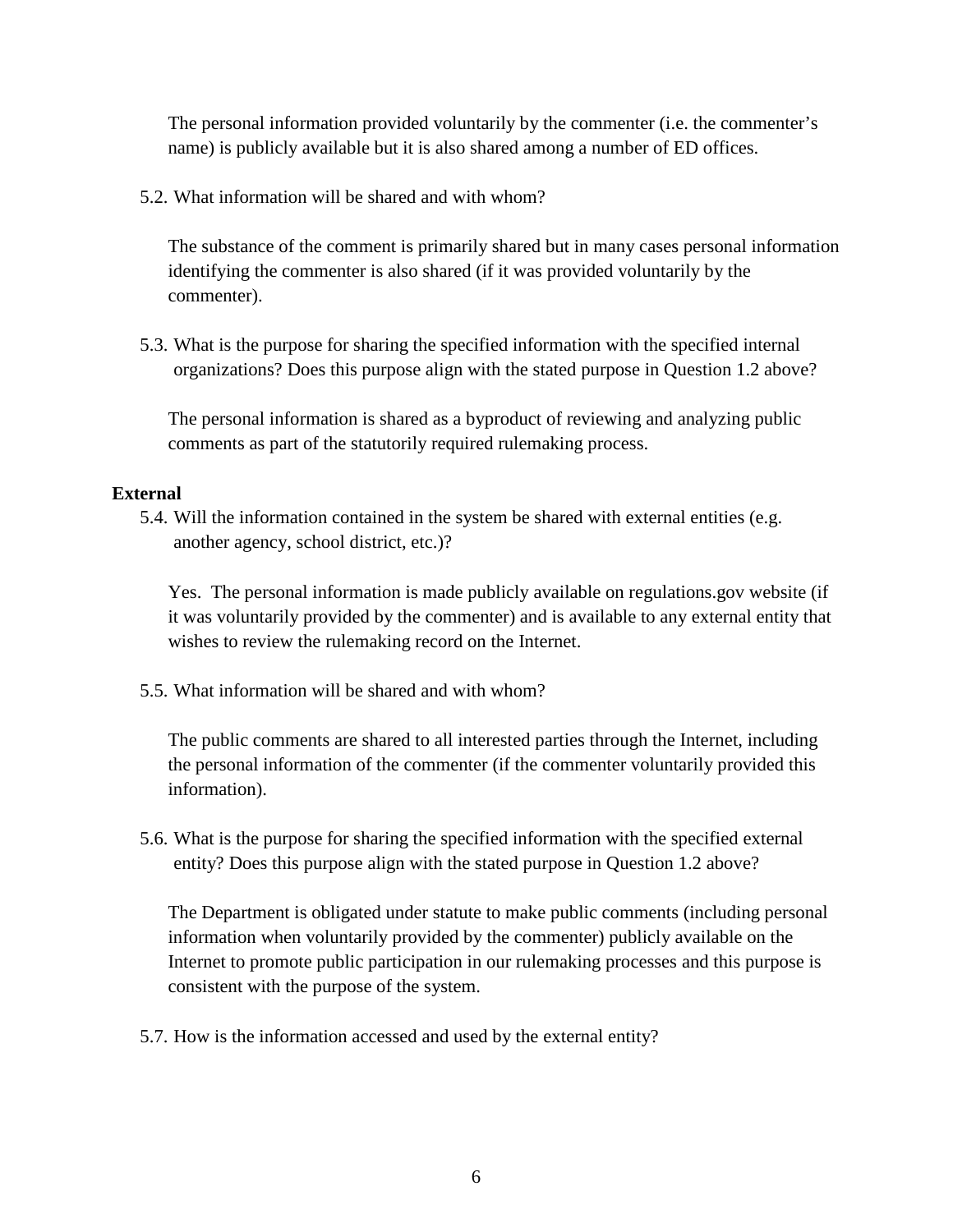The information, including the personal information, is accessed through regulations.gov primarily for the purpose of reviewing the rulemaking record.

5.8. If the project is using the information for testing a system or for training/research purposes, what controls are in place to minimize the risk and protect the data?

 $N/A$ 

5.9. Does the system use "live" PII for the development or testing of another system? If so, please explain.

N/A

5.10. Is the sharing pursuant to a Computer Matching Agreement (CMA), Memorandum of Understanding (MOU) or other type of approved sharing agreement with another agency?

N/A

5.11. Does the project place limitations on re-disclosure?

No because the public comment, including the personal information of the commenter (if voluntarily provided by the commenter), is publicly available information.

#### **6. Redress[4](#page-6-0)**

 $\overline{a}$ 

6.1. What are the procedures that allow individuals to access their own information?

An individual may search regulations.gov for their information. An individual may also inquire whether a record with their personal information exists in the system by contacting the system manager.

6.2. What procedures are in place to allow the subject individual to correct inaccurate or erroneous information?

An individual can amend inaccurate personal information in the system by contacting the system manager.

6.3. How does the project notify individuals about the procedures for correcting their information?

<span id="page-6-0"></span> $4$  If the system has a System of Records Notice (SORN), please provide a link to the SORN in Question 6.1 and proceed onto Section 7. Safeguards.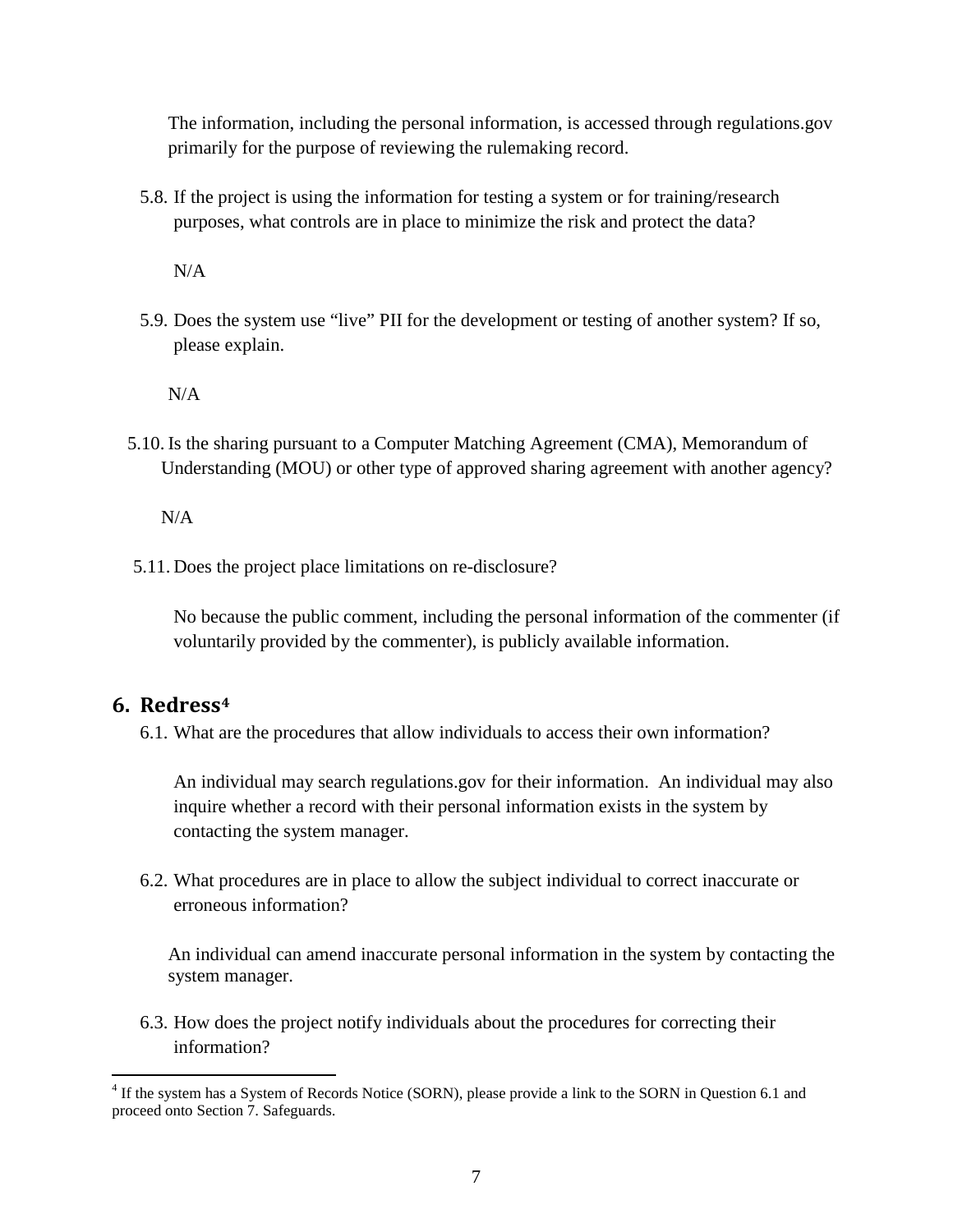Information on how to correct an individual's personal information in the system is available in ED's SORN at [https://www.gpo.gov/fdsys/pkg/FR-2017-05-03/pdf/2017-](https://www.gpo.gov/fdsys/pkg/FR-2017-05-03/pdf/2017-08950.pdf) [08950.pdf.](https://www.gpo.gov/fdsys/pkg/FR-2017-05-03/pdf/2017-08950.pdf)

# **7. Safeguards**

If you are unsure which safeguards will apply, please consult with your [ISSO](https://share.ed.gov/teams/OCIO/IA/SEA/SEA_Collab/SitePages/ED%20ISSOs.aspx)

7.1. Does the principal office work with their CSO/ISSO to build privacy & security into the system and build privacy extensions to the extent feasible?

Yes. The managing partner, the Environmental Protection Agency, takes the lead on this but ED reviews the privacy and security measures to ensure compliance with applicable ED regulations and protocols.

7.2. What procedures are in place to determine which users may access the information and how does the project determine who has access?

Access to electronic and paper EDFDMS records that are not otherwise available to the public through FDMS is limited to those Department and contract staff who require the records to perform their official duties consistent with the purposes for which the information was collected. Personnel whose official duties require access to either electronic or written EDFDMS records that are not otherwise available to the public through FDMS are trained in the proper safeguarding and use of the information.

7.3. What administrative, technical, and physical safeguards are in place to protect the information?

Access to electronic and paper EDFDMS records that are not otherwise available to the public through FDMS is limited to those Department and contract staff who require the records to perform their official duties consistent with the purposes for which the information was collected. Personnel whose official duties require access to either electronic or written EDFDMS records that are not otherwise available to the public through FDMS are trained in the proper safeguarding and use of the information.

- 7.4. Is an Authority to Operate (ATO) required? Has one been granted?
- An ATO is required and one has been granted.
- 7.5. Is the system able to provide an accounting of disclosures?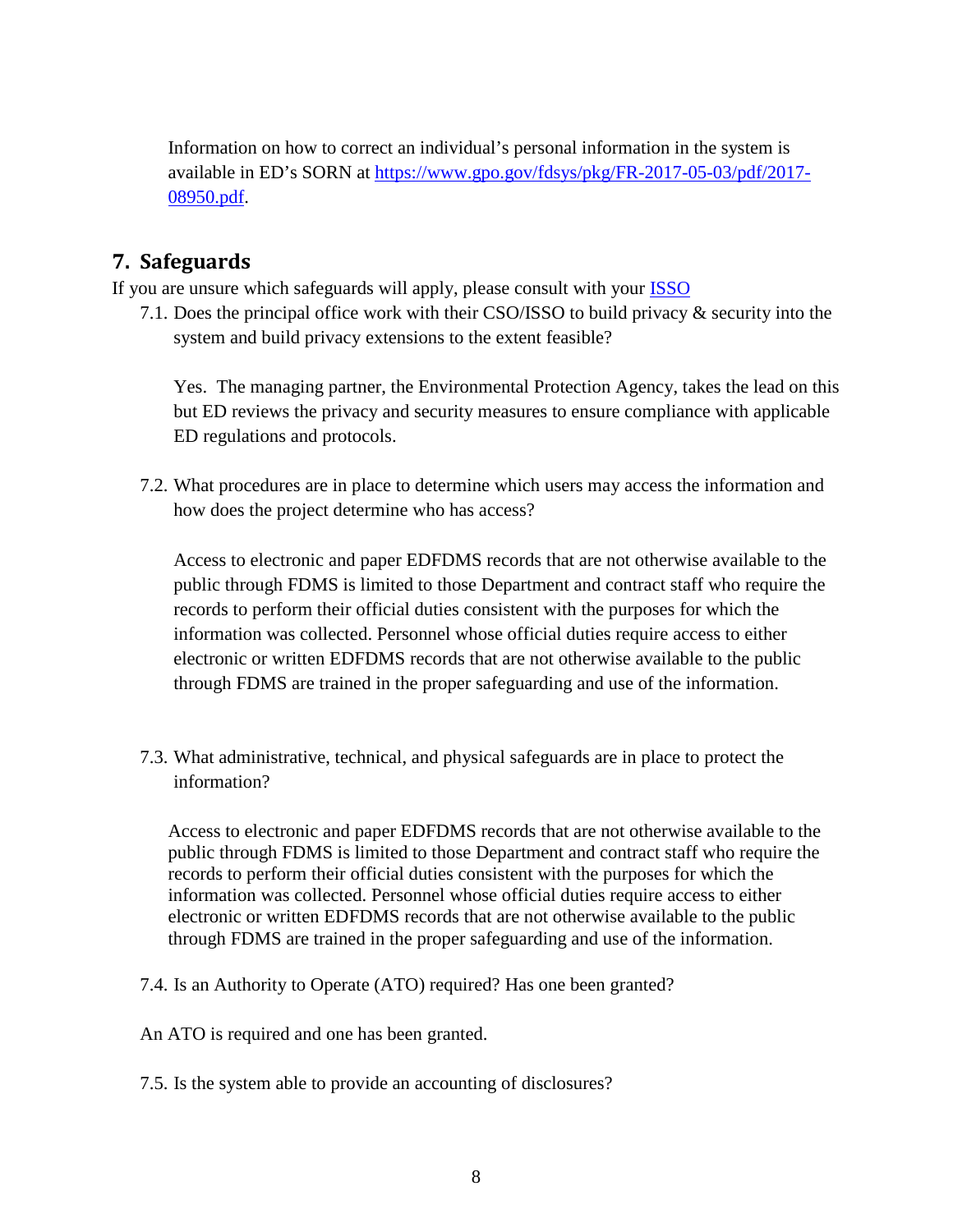Generally, the system does not collect private information that needs to be accounted for. In the unlikely event that there is a disclosure that requires an accounting, we will keep an accurate accounting.

# **8. Auditing and Accountability**

8.1. How does the system owner ensure that the information is used in accordance with stated practices in this PIA?

Before the comment is made publicly available, only the small team of people working directly on analyzing and responding to public comments has access to the comments through the system.

8.2. What are the privacy risks associated with this system and how are those risks mitigated?

There is a risk that a commenter could provide PII about a third party without the consent of the third party. To protect against this risk, ED staff review the public comments closely before making them publicly available and we may redact this information.